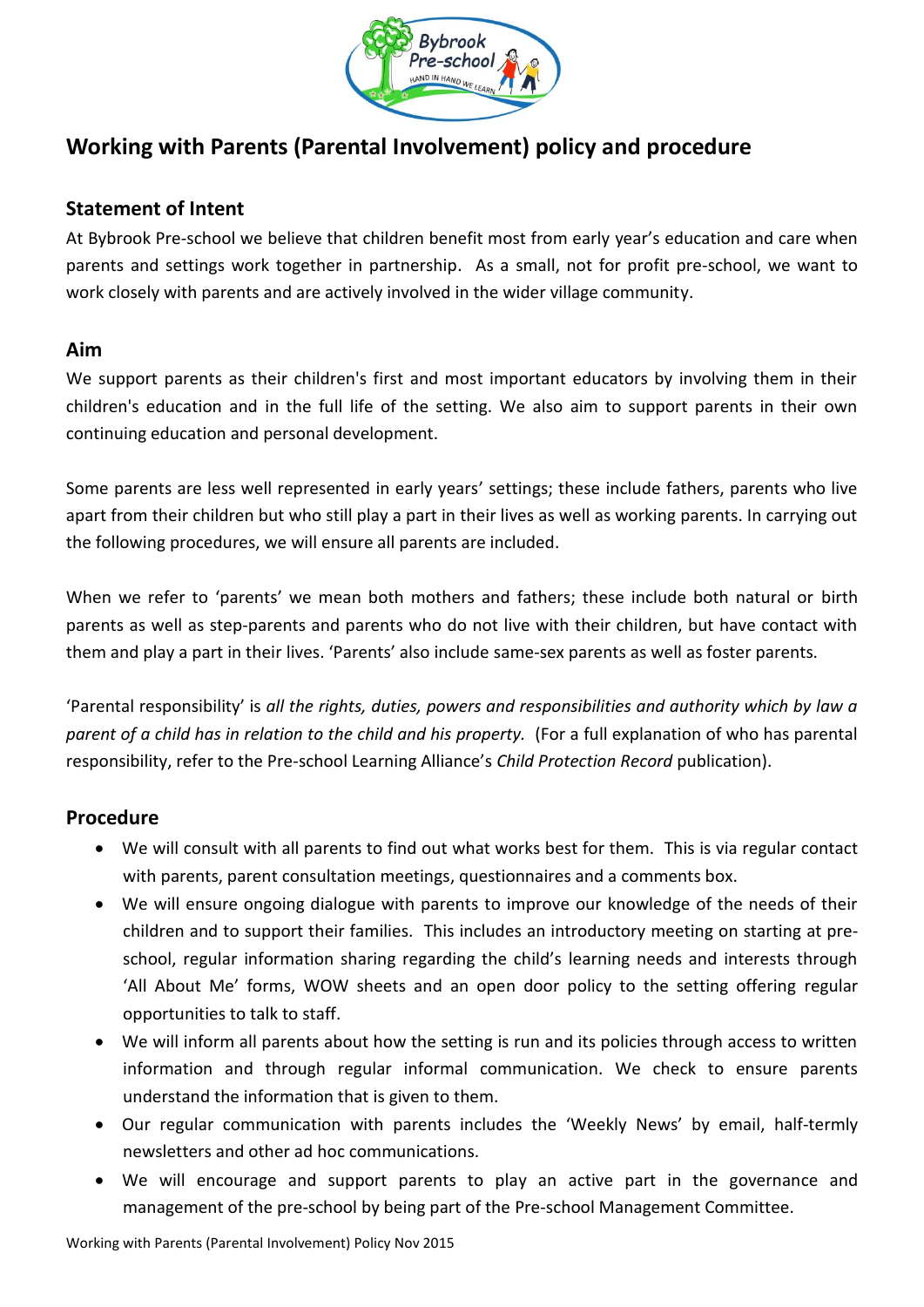- We have an informal fundraising group which offers another option for parents to become involved by organising activities to raise funds for the preschool.
- We will inform all parents on a regular basis about their child's progress. This is through regular contact with their child's key person, reports issued three times a year as well as parent consultation meetings.
- We will involve parents in the shared record keeping about their children either formally or informally - and ensure parents have access to their child's written developmental records (Learning Journals).
- We will provide opportunities for parents to contribute their own skills, knowledge and interests to the activities of the setting, by being involved as a parent helper, or coming in to talk to the children about their jobs and interests.
- We will consult with parents about the times of meetings to avoid excluding anyone.
- We will hold meetings in venues that are accessible and appropriate for all.
- We welcome the contributions of parents, in whatever form these may take. Feedback from parents is acquired through questionnaires, our comments box, invitations to the AGM and other meetings and through our termly 'How to Improve' topics.
- We will inform all parents of the systems for registering queries, complaints or suggestions and check to ensure these are understood. All parents have access to our written complaints procedure.
- We will provide opportunities for parents to learn about the curriculum offered in the setting and about young children's learning, in the setting and at home. This includes parent helper sessions and Stay and Play sessions.

## **Responsibilities**

### **The responsibilities of employees are:**

- to read and understand this policy document.
- to liaise and communicate well with parents, especially parents to their key children.
- to make themselves very aware of what is happening in the pre-school to enable them to answer any questions posed by parents .

### **The responsibilities of the Pre-school Leader are:**

- to ensure that all members of staff have read and understood this policy.
- to communicate and form good working relationships with all parents.
- to keep all members of staff informed about all that is happening in pre-school.

### **The responsibilities of parents are:**

• to read and understand this policy.

### **The responsibilities of the members of the Pre-school Management Committee are:**

Working with Parents (Parental Involvement) Policy Nov 2015 will read and be aware of this policy and how it is implemented.